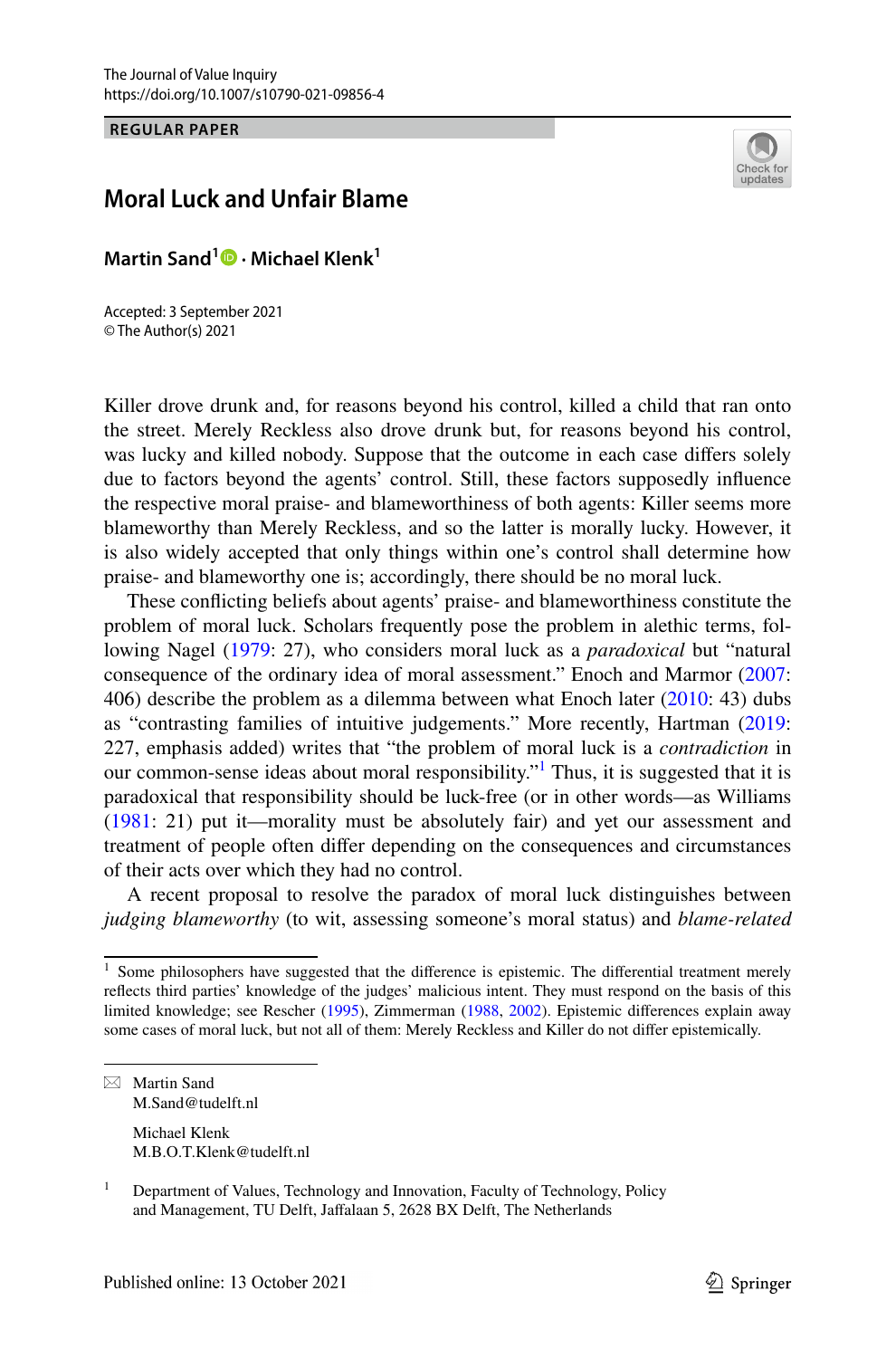*reactions* (to wit, practices that respond to someone's blameworthiness).<sup>[2](#page-1-0)</sup> In what follows, we call this view *separatism*, because it proposes to separate these aspects conceptually to resolve the paradox of moral luck (Enoch and Marmor  $2007: 412$ ).<sup>[3](#page-1-1)</sup> Separatists argue that unlike the blame one receives, someone's blameworthiness remains unafected by factors beyond control. On this view, it is perfectly sound to judge Killer and Merely Reckless to be equally blameworthy and nonetheless blame them diferently, for example, by punishing or resenting them to diferent degrees.

We aim to show that separatism resolves the paradox of moral luck, but does not sufficiently acknowledge the role of fairness in blame-related practices. Accordingly, we may resolve the paradox of moral luck but only at the cost of unfair blame. We highlight the importance of fairness considerations in blame-related practices and argue that separatists should interpret fairness as a *pro tanto* reason for blame. We thereby link the debate about moral luck to the recent debate about appropriate grounds for blame, which has largely ignored fairness' role as a reason for blame.<sup>[4](#page-1-2)</sup> We will show that the fairness of blaming someone is entirely (in two diferent ways) determined by that person's blameworthiness. Fairness' relative weight in an axiology of blame seems to be non-dominant in the following sense: Other grounds for appropriate blame sometimes override fairness.

We proceed as follows: Sections [1](#page-3-0) and [2](#page-5-0) introduce the paradox of moral luck and the separatist solution in more detail. Section [3](#page-8-0) outlines the challenge of fairness related to blame that separatists face. In Section [4,](#page-10-0) we sketch a way to amend separatism by locating fairness within an axiology of blame.

## **1 The Paradox of Moral Luck**

Understanding the problem of moral luck as a *paradox* presupposes that judgments about blameworthiness are truth-apt, though they need not be overt. To judge someone blameworthy is thus, as Hobart [\(1934](#page-15-4): 17–8) suggests, "simply to say [or think]

<span id="page-1-0"></span><sup>&</sup>lt;sup>2</sup> In the moral luck debate, the concepts "moral assessments", "responsibility" and "blameworthiness" are often used interchangeably; see Nagel [\(1979](#page-15-0)); Nelkin ([2013a](#page-15-9)). Sometimes, the problem is understood to be concerned with *moral status,* see e.g. Hanna [\(2014](#page-15-10): 683). Conceptual ambiguity gives rise to the confusion that separatists stress. Being aware of the diference between these concepts (responsibility supposedly also refers to, for instance, role-related obligations and emotional responses such as feelings of guilt and regret), we will follow the majority of authors (e.g. Enoch and Marmor [2007](#page-15-1); Hartman [2019\)](#page-15-3) and focus on blameworthiness. For the sake of simplicity, we later state the Control Principle in its standard formulation. In our view, it would have to be restricted to blameworthiness instead of moral assessment (cf. Sand [2021\)](#page-16-8).

<span id="page-1-1"></span><sup>&</sup>lt;sup>3</sup> See also Concepcion [\(2002](#page-15-6)); Enoch ([2010\)](#page-15-2); Jensen ([1984\)](#page-15-7); Richards [\(1986](#page-16-4)), Zimmerman [\(1987](#page-16-5), [2002](#page-16-3)). In distinguishing between blame and judging blameworthy, we move—like other authors beyond the purely cognitive account of blame (Scanlon [1986](#page-16-6); Watson [1996\)](#page-16-7). See Kenner ([1967\)](#page-15-8) for an early objection against purely cognitive accounts of blame.

<span id="page-1-2"></span><sup>&</sup>lt;sup>4</sup> Our objection differs from the wrong kind of reasons objection to consequentialist accounts of punishment and blame; e.g. Mason ([2011\)](#page-15-5). We do not claim that some considerations that motivate blaming are the wrong kind of reasons for blame, but explore the view that fairness is amongst the right kind of reasons for blame. We thank Hanno Sauer for making us aware of this diference.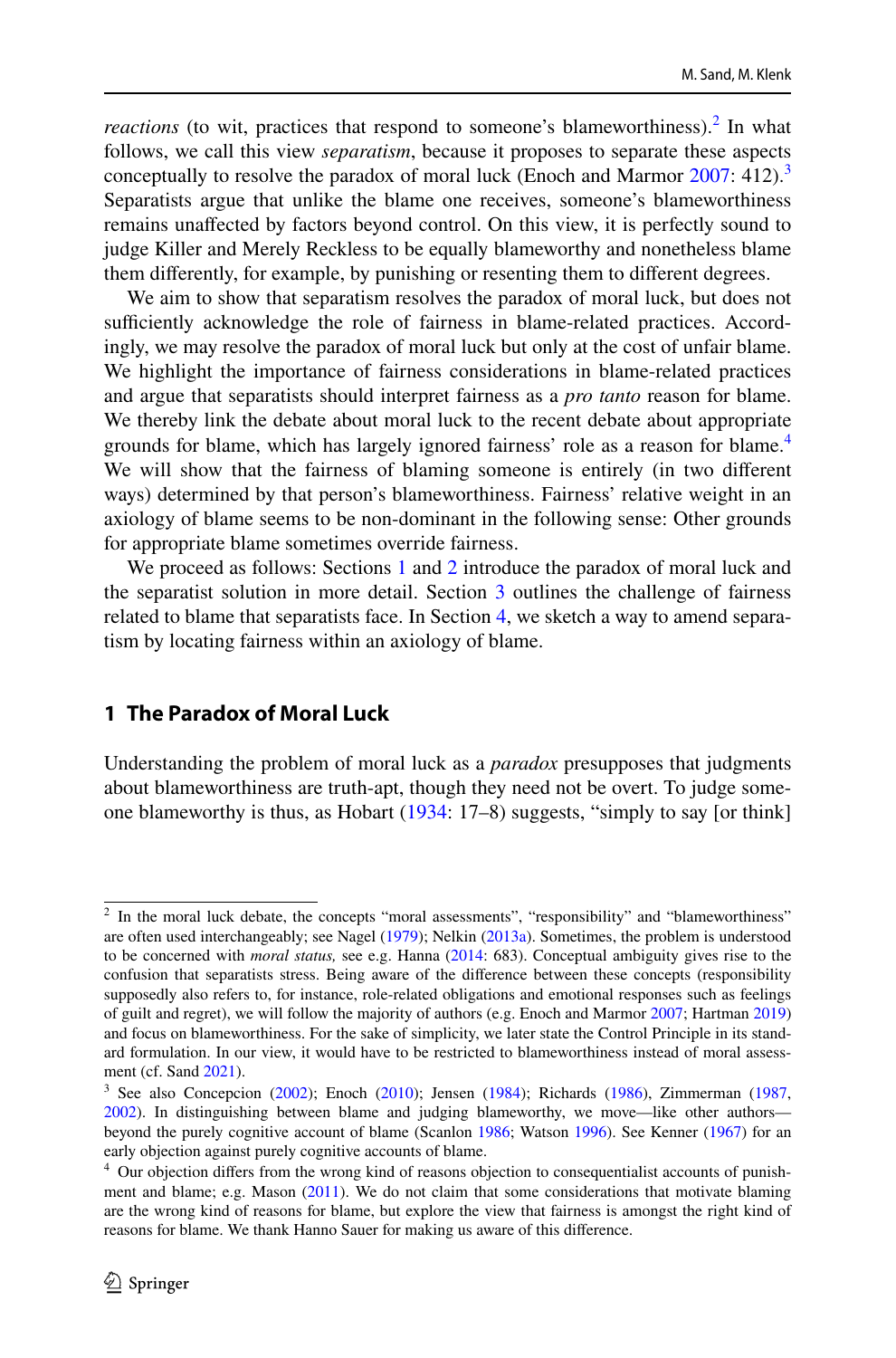that he is a bad act-maker."<sup>5</sup> Paradoxical sets of judgments about blameworthiness in this sense seem to prevail in the cases commonly considered as moral luck paradigms. For example, consider Nagel's version of Killer and Merely Reckless (Nagel [1979](#page-15-0): 29):

If someone has had too much to drink and his car swerves on to the sidewalk, he can count himself morally lucky if there are no pedestrians in its path. If there were, he would be to blame for their deaths, and would probably be prosecuted for manslaughter [Killer]. However, if he hurts no one, although his recklessness is exactly the same, he [Merely Reckless] is guilty of a far less serious legal offence and will certainly reproach himself and be reproached by others much less severely.

Nagel suggests that Killer is *more* blameworthy than Merely Reckless and that this is commonly acknowledged in ordinary morality (cf. Enoch and Marmor [2007:](#page-15-1) 410; Wolf [2001](#page-16-9): 5f; Zimmerman [2002:](#page-16-3) 554). We can express this assessment as Killer seeming blameworthy to the degree D1, and Merely Reckless seeming blameworthy to the degree D2, and that  $D1 > D2$ . Let this inequality be the content of the judgment *Unequal*.

*Unequal* conficts with the judgment that both Killer and Merely Reckless have precisely the same degree of blameworthiness, because they have precisely the same degree of control in the sketched situation, hence  $D1 = D2$ . Let this equality be the content of the judgment *Equal*. Equal is strongly supported by the intuition that morality is absolutely fair (Hartman [2018;](#page-15-11) Russell [2008;](#page-16-10) cf. Williams [1985\)](#page-16-11). That is, factors beyond someone's control cannot make a diference to one's blameworthiness. This conviction is commonly called the *Control Principle*. The following standard formulation of this principle has been proposed by Dana Nelkin (Nelkin [2013b](#page-15-12); see also Enoch and Marmor [2007](#page-15-1): 407; Rosebury [1995:](#page-16-12) 518–9):

**Control Principle**: We are morally assessable only to the extent that what we are assessed for depends on factors under our control.

Accordingly, factors beyond the control of Killer and Merely Reckless are "irrel-evant to the question [of] how blameworthy they are" (cf. Zimmerman [1988](#page-16-2), [2002:](#page-16-3) 560). Killer and Merely Reckless are thus equally blameworthy, assuming that they have the same factors within their control. While the Control Principle, as Nagel suggests, seems to be part of "the ordinary idea of moral assessment" (Nagel [1979:](#page-15-0) 24f), moral luck examples also indicate that we tend to make both judgements Equal and Unequal, which is paradoxical. The paradox of moral luck is now in full view. Equal and Unequal cannot both be true, and yet both judgements rest on common and uncontroversial ideas of morality. It is far from obvious where the error lies.

Several responses to the paradox of moral luck have been brought forward. Some, like Nagel [\(1979](#page-15-0)), consider this paradox to be insoluble. However, the majority of

<span id="page-2-0"></span><sup>5</sup> Blaming, and other blame-related practices, however, are plausibly not *merely* constituted by judging blameworthy in the descriptive sense outline above; see Hieronymi [\(2004](#page-15-13): 116). We return to this point in Section [3](#page-8-0).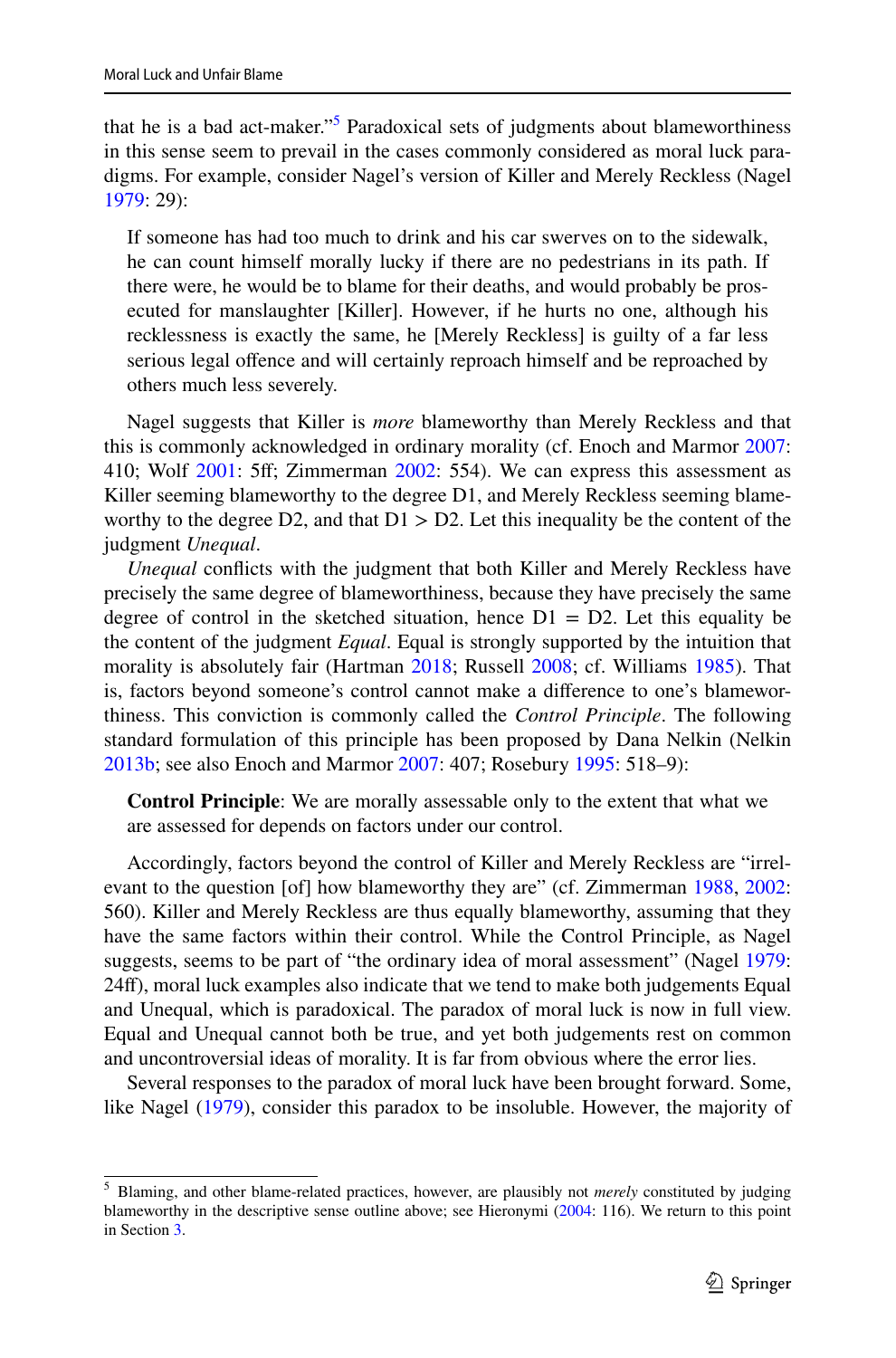scholars aim to dissolve it and, therefore, aim at showing that we can reject either Equal or Unequal. We will assume in this article, for the sake of argument, that the Control Principle in some formulation similar than the one presented before is true.<sup>[6](#page-3-1)</sup> Therefore, we put aside views that acknowledge that factors beyond one's control can make a moral diference—that there is moral luck (Hanna [2014](#page-15-10); Hartman [2018,](#page-15-11) [2019](#page-15-3)).

Accepting the Control Principle yet trying to dissolve the paradox of moral luck requires showing that Unequal judgements are either false or that they do in fact not contradict the Equal judgements. We will now turn to the separatists' way of defending the latter.

## <span id="page-3-0"></span>**2 Separatism as a Solution to the Paradox of Moral Luck**

Separatism has most prominently and explicitly been defended by Enoch and Marmor  $(2007)$  $(2007)$ .<sup>7</sup> Blameworthiness, in their view, remains luck free; hence, they accept some version of the Control Principle. They purport to resolve the paradox of moral luck by conceptually separating *judgments of blameworthiness* and *practices of blame*, arguing that the latter do not exclusively derive from judgements of blameworthiness. Unequal judgements would then not be departing from *judgements* about blameworthiness at all: Practices of blame are only partially based on (luckfree) judgments of blameworthiness. Hence, the paradox dissolves (Enoch and Marmor  $2007$ : 412, emphasis added)<sup>[8](#page-3-3)</sup>:

[L]et us distinguish between moral blameworthiness (or praiseworthiness) which is, as we claim, solely a function of moral responsibility and therefore immune to luck, from the appropriateness or justifcation of what we will call *blame-(or praise-)related reactions, such as punishment, social condemnation, and even such frst-person attitudes as regret or remorse.*

As a response to the paradox of moral luck, separatists argue that Unequal judgements should not be interpreted as judgments about blameworthiness at all. Instead, these judgements, properly understood, concern our *practices* of holding responsible, which include (legal) punishment, reproach, and blame. Separatists suggest that

<span id="page-3-1"></span> $6\degree$  One of the authors has defended the Control Principle in a recently published article (Sand [2021\)](#page-16-8).

<span id="page-3-2"></span> $7$  See also Enoch [\(2010](#page-15-2)).

<span id="page-3-3"></span><sup>8</sup> Jensen ([1984\)](#page-15-7) too is an early proponent of separatism. In his classical work from 1984, we fnd a number of pioneering considerations concerning appropriate blame (pp. 327f.) that strongly resonate with the ideas presented in Section [4](#page-10-0) of the present manuscript. The view is more or less explicit in several other accounts by Concepcion [\(2002](#page-15-6)), Levy [\(2005](#page-15-14)), and Zimmerman ([1988,](#page-16-2) [2002\)](#page-16-3). For example, though Zimmerman admits that factors beyond the control of Killer and Merely Reckless are "irrelevant to the question how blameworthy they are," he suggests that there might be "good moral reasons to punish murder […] more severely than a failed attempt at murder," but he admits being uncertain about this; see Zimmerman ([2002:](#page-16-3) 560–1). For a similar defence, although focused more on the separation of moral and legal liability as a special case of blame-related practices, see Concepcion ([2002:](#page-15-6) 456–7).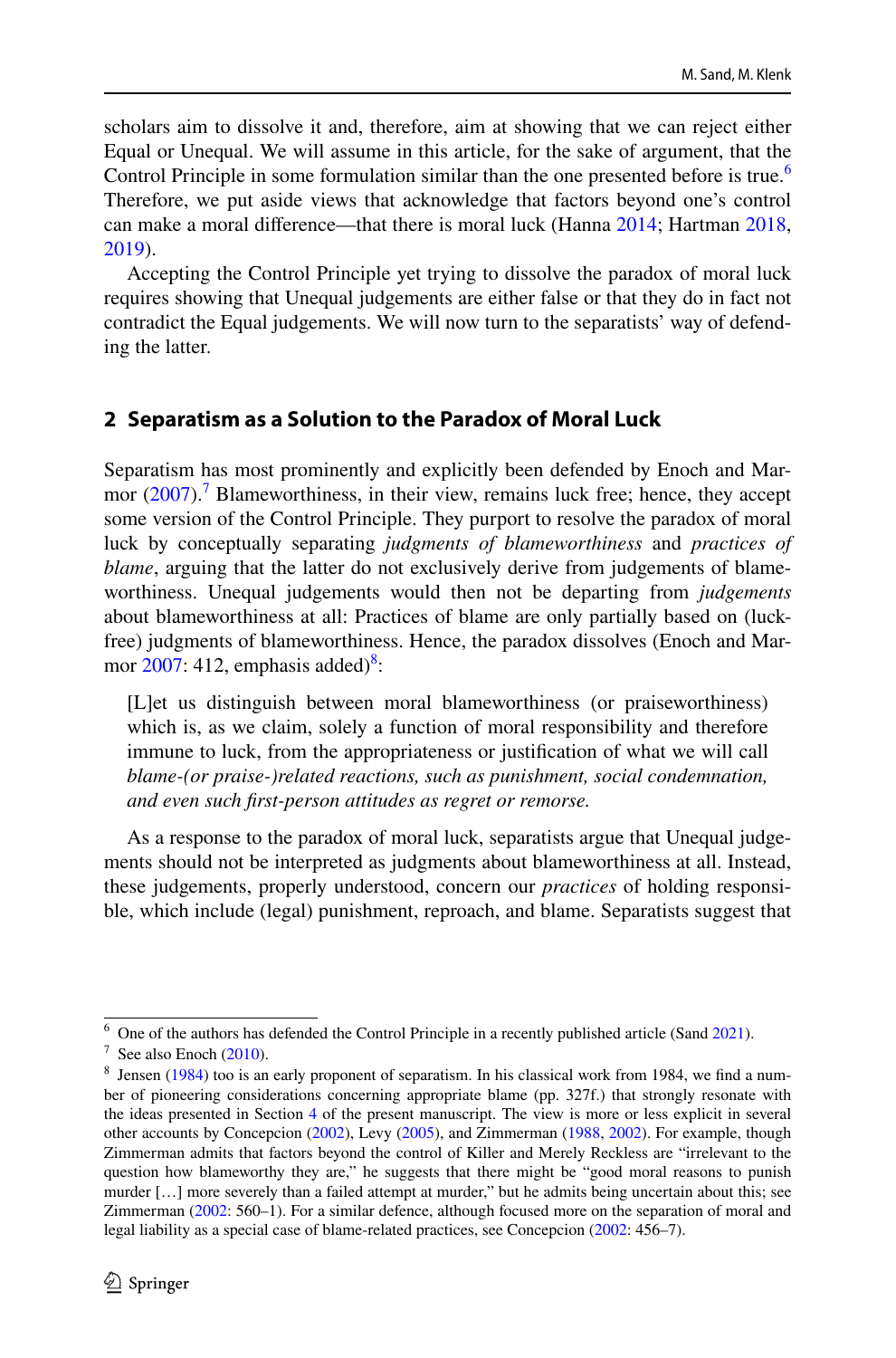a confusion about judging blameworthy and blame-related reactions underlies the moral luck paradox(Enoch and Marmor [2007:](#page-15-1) 414):

[W]e can agree that there are distinctions in how [Killer] and [Merely Reckless] should be treated, and consistently insist that these are not due to diferences in blameworthiness, but rather to other, pragmatic, considerations that govern the relevant blame-related reaction.

The separatists' point concerns how to render judgements of moral blameworthiness correctly in paradigmatic moral luck cases. They do not claim that these judg-ments resemble people's actual beliefs regarding paradigmatic moral luck cases.<sup>[9](#page-4-0)</sup> Instead, they claim that we should and need not take these blame-related practices as indicators of judging blameworthy and, therefore, they do not commit us to the paradox of moral luck.<sup>[10](#page-4-1)</sup>

Apart from the challenge of explaining away the paradox, however, separatists face a normative challenge: They must defend the permissibility of separating blameworthiness and blame-related practices. It does not follow from the conceptual separation of judging blameworthy and blame-related practices that the separation is normatively warranted.

Hopes for resolving the normative task may not seem outlandish. As Enoch and Marmor note, "all but the most extreme retributivist theories" allow that considerations *other* than someone's blameworthiness are relevant for how a person is treated (blamed, punishment and reproached, etc.) and, indeed, for what a *justifed* punishment for a given offense is  $(2007: 413).$  $(2007: 413).$  $(2007: 413).$ <sup>11</sup> Thus, they write that "it is quite possible that two cases which are identical in degree of blameworthiness merit diferent punishment" ([2007:](#page-15-1) 412). Later, they suggest that "there may be other considerations, not deriving from moral blameworthiness, that call for diferential punishment […]" [\(2007](#page-15-1): 414f). Numerous factors, such as deterrence, costs of punishment, and crime

<span id="page-4-0"></span><sup>&</sup>lt;sup>9</sup> Separatists are not debunkers, who try to show empirically that patters of judgements about paradigmatic moral luck cases do not confrm to the Equal/Unequal sets. It should be noted, however, that that would, of course, be another possible way to resolve the paradox of moral luck, too. Such strategies can complement each other. Recent work suggests that people *in fact* judge paradigmatic moral luck cases as separatists claim that they *ought to* judge them (cf. Kneer and Machery ([2019\)](#page-15-15).

<span id="page-4-1"></span><sup>&</sup>lt;sup>10</sup> It is worth noting again (see also footnote 2) that this distinction is obscured in Nagel's landmark paper. While Nagel suggests a wide array of diferent phenomena allegedly afected by luck, including judgments about blameworthiness, he does not clearly distinguish them from practices, of which some are moral (reproach and blame), and some are legal (prosecution). According to Nagel, the problem of moral luck reveals the paradoxical nature of our *moral judgments* or *assessments* and our ordinary concept of responsibility, see Nagel ([1979:](#page-15-0) 31, 34). According to separatism, Nagel's conclusion can be rejected as the examples show only that there is more *blame* and *punishment* for unlucky people, but not more blameworthiness.

<span id="page-4-2"></span><sup>&</sup>lt;sup>11</sup> The separatist solution might be interpreted narrowly as applying only to blame-*related* practices (vis-à-vis blameworthiness), rather than *blame* (vis-à-vis blameworthiness). If, furthermore, such blamerelated practices operate independently from the grounds of blame, then the problem we raise in Sec-tion [3.2](#page-14-0) might disappear. However, the narrow interpretation should be resisted. There is scant reason to believe that blame-related practices operate independently from the grounds of blame, and Enoch and Marmor themselves speak of *justifed* or *warranted* blame. Moreover, if separatists would indeed strive to offer a narrow account, their theory would not be capable of dealing with some of the examples we discuss in the next section. Thanks to [redacted for blind review] for prompting us to address this worry.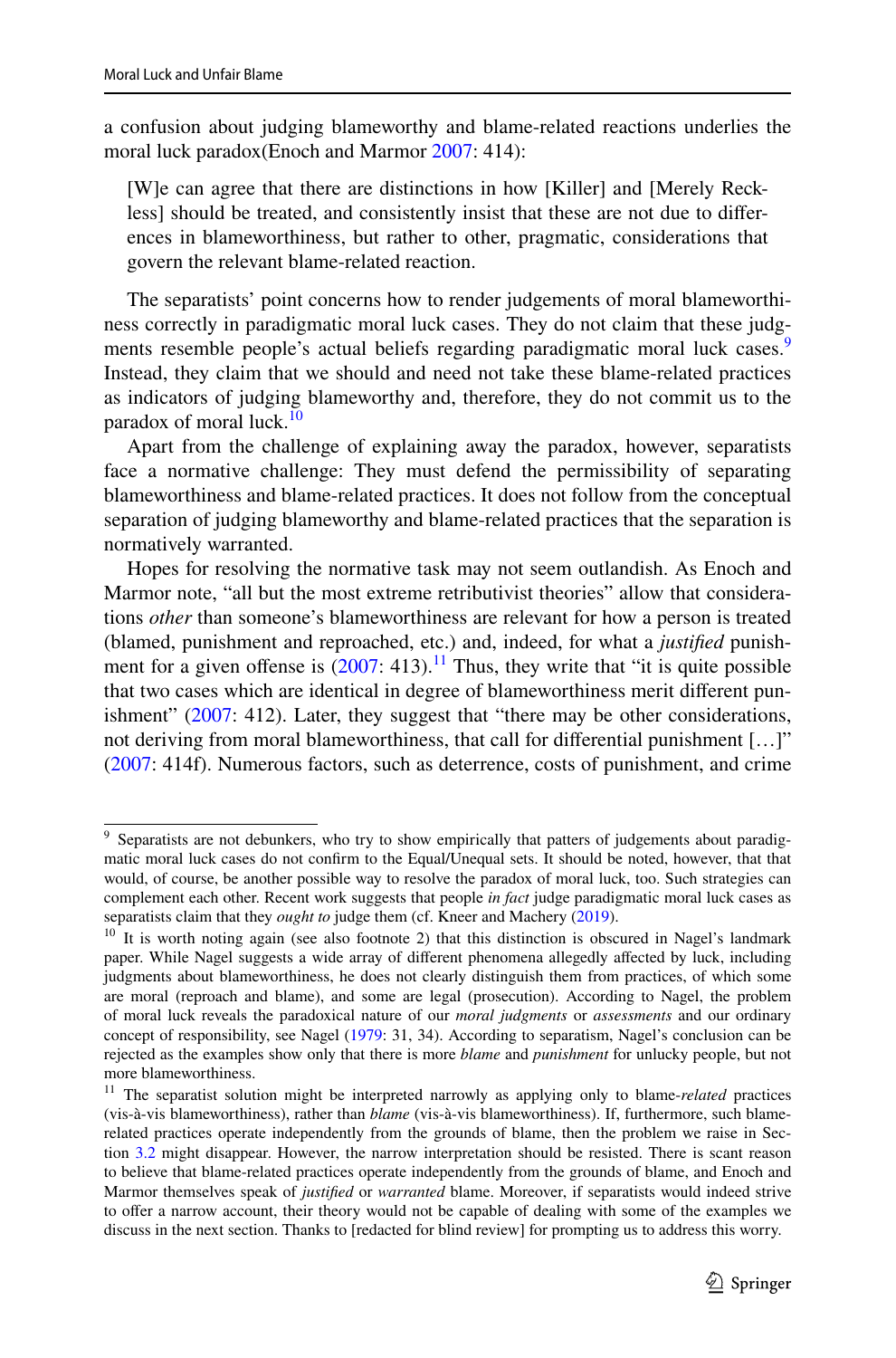prevention that infuence the determination of *legal punishment* explain and presumably justify the separation of blame and judging blameworthy ([2007:](#page-15-1) 412).

If there are grounds to coherently and reasonably separate blame and blameworthiness, we would be a long way to resolving the paradox of moral luck, while keeping a hold on a luck-free ideal of blameworthiness as expressed in the Control Principle. However, as we argue in the next section, separatists have not yet sufficiently resolved the normative challenge.

### <span id="page-5-0"></span>**3 Fairness and the Need for a More Extensive Axiology of Blame**

We will now argue that the separation of (judgments about) blameworthiness and blame gives rise to a crucial moral concern: It is unfair to *treat* equally blameworthy people diferently, based on matters beyond their control. Though we do not claim that this problem undermines separatism, it creates the need for a more elaborate axiology of blame.

While separatism resolves the *paradox* of moral luck by dissociating blame from blameworthiness, this move is initially only a conceptual refnement and does not absolve separatists from providing a more detailed outline of the relationship between both concepts. Separatists face the following quandary: On the one hand, blame and blameworthiness need to be kept apart conceptually to solve the paradox of moral luck, but, on the other hand, they cannot be dissociated entirely without generating concerns about fairness.

Importantly, we relate our fairness objection to the practice of blame, since we are doubtful that judgments of blameworthiness can be assessed in terms of fairness. As others have emphasised, raising the fairness objection against judgments of blameworthiness means committing a category mistake (Enoch [2019,](#page-15-16) [2010:](#page-15-2) 46; Hieronymi  $2004$ .<sup>12</sup> As Haas [\(2013](#page-15-17): 231) states, "[i]t would be rather unfitting than unfair to judge [Killer] more blameworthy than [Merely Reckless]." Thus, our targets are not judgements about blameworthiness. Instead, we direct a fairness objection at entirely dissociating blaming practices from blameworthiness. Our argument can be stated as follows:

- 1. Agents in paradigmatic moral luck cases are equally blameworthy.
- 2. If equally blameworthy agents are not treated (i.e. blamed) alike, then that treatment is unfair.

<span id="page-5-1"></span><sup>&</sup>lt;sup>12</sup> Smith identifies fairness with the appropriateness of blame, when she writes: "[...] it is important to draw a distinction between the conditions under which a person can be said to be responsible for some thing, and the conditions under which it would be *fair or appropriate* for a moral judge to 'hold' her responsible for that thing" (Smith [2007:](#page-16-13) 483). Smith's identifcation between fairness and the rightness or appropriateness of an action has cogently been criticized by Hooker [\(2005](#page-15-18): 350). Therefore, in contrast to Smith, we consider fairness as a *pro tanto* reason, a reason that can be overridden by others that play a role in determining appropriate blame. We will mention some of these other values in Section [4.](#page-10-0) In our view then, fairness factors in as a reason when determining reasonable or appropriate blame, but isn't identical to it.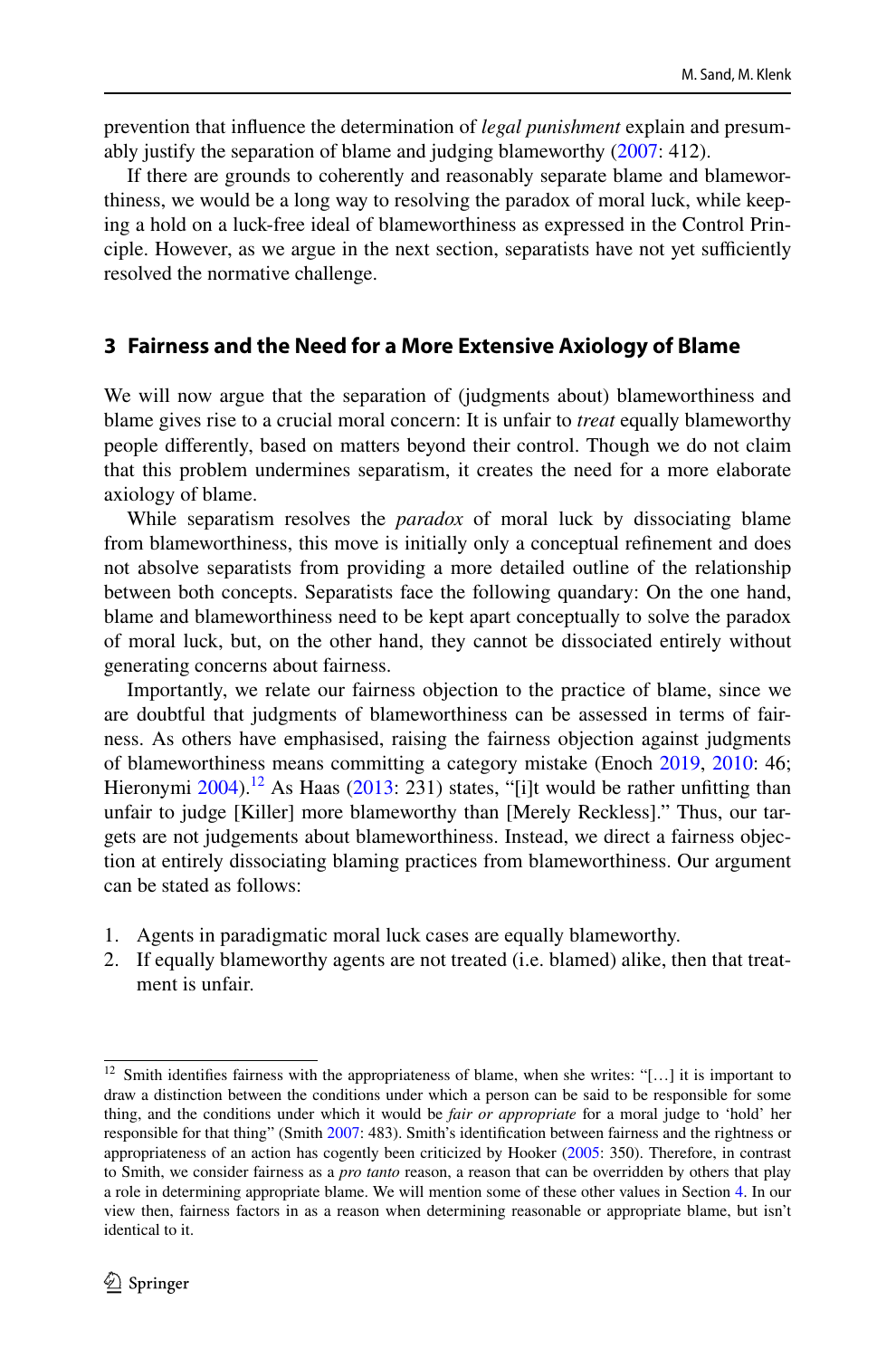- 3. In paradigmatic circumstantial and resultant moral luck cases, lucky and unlucky agents are not treated alike.
- 4. Thus, the treatment of agents in paradigmatic circumstantial and resultant moral luck cases is unfair. (from 1, 2, 3)

The argument is deductively valid. Premise 1 is entailed by the Control Principle, which we accepted for the sake of argument. Premise 3 is uncontroversial and supported by the examples provided beforehand. This leaves premise 2 as the crux of our argument. Before defending premise 2 in more detail, we illustrate our argument with two cases that involve resultant and circumstantial luck. Consider an example of resultant luck (cf. Nagel [1979:](#page-15-0) 30f; Kneer and Machery [2019](#page-15-15): 333f):

**Bathtub** Lucky Mother is at home, giving her 2-year-old son a bath. She flls the bath, while her son stands near the tub. The phone rings in the next room. Lucky Mother tells her son to stand near the tub while she answers the phone. She believes her son will stand near the tub for a few minutes and wait for her to return. She leaves the room for 5 min. When Lucky Mother returns, her son is still standing near the tub, where she left him. In another home, Unlucky Mother does exactly the same as Lucky Mother. However, when Unlucky Mother returns to the room after 5 min, her son is in the tub, dead, face down in the water.

Unlucky Mother will face severer blame-related reactions than Lucky Mother: She will be resented more, and may even be subjected to legal charges for the negligence that led to the death of her son. Nonetheless, both mothers are, *ex hypothesi*, equally blameworthy because they had the same degree of control. Separatism can avoid the conclusion that our moral judgments are paradoxical by pointing out that the judgment of equal blameworthiness is compatible with unequal blame. Notwithstanding the resolution of the paradox of moral luck; however, it seems that morally speaking, both mothers *should* receive the same response, the same degree of blame. They are alike in terms of blameworthiness, and should, therefore, be treated alike. It seems unfair that they are treated unequally for matters beyond their control, namely whether or not their sons fell into the water.<sup>[13](#page-6-0)</sup> Consider now an example that invokes circumstantial luck:

**Betrayal** Actual Betrayer goes to a party and betrays his girlfriend. Counterfactual Betrayer aims to do the same at the same party, but the person he is attracted to refuses him.

Again, separatism considers it unparadoxical that Actual Betrayer and Counterfactual Betrayer are equally blameworthy while accepting that their behaviour sparks diferent reactions for good reasons. Actual Betrayer will be socially rejected, and his partner might break up with him. Counterfactual Betrayer might not be exposed to any adverse reactions if he does not disclose his initial immoral intent and even

<span id="page-6-0"></span><sup>&</sup>lt;sup>13</sup> Cf. Hieronymi ([2004:](#page-15-13) 118).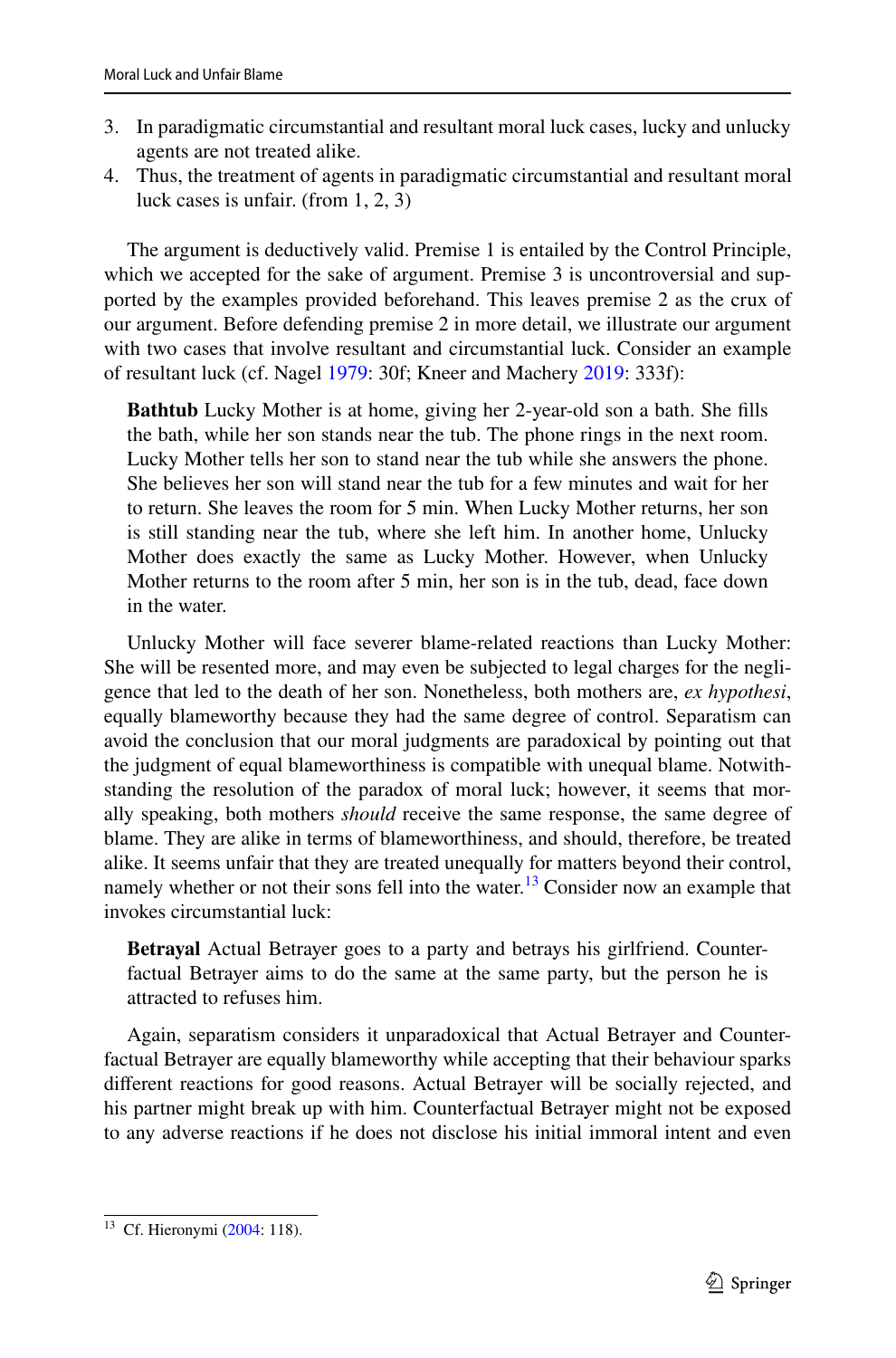if he does, it is unlikely that his partner reacts to him as Betrayer's partner does. However, since both agents are equally blameworthy, fairness demands to treat them alike. Not doing so is unfair.  $14$ 

Separatism thus raises worries about the immorality of diferential responses to equally blameworthy people in paradigmatic moral luck cases. The objection uncovers a nuance in the moral luck debate: Namely that it consists of two distinct issues, a paradox and the unfairness of unequal blame. Though separatism resolves the paradox of moral luck, it insufficiently addresses the moral problem of unfair *treatment*, which is characteristic of moral luck cases. To be clear; so far, we have merely shown that separatists have failed to address this issue satisfactorily, not that it is insoluble.

Our argument supports the conclusion that typical *reactions* to paradigmatic moral luck cases are unfair (which is deducible from the claim that the unequal treatment of equally blameworthy people is unfair). One could further claim that the unfairness of an act is a categorical reason against performing it and, therefore, conclude that separatism fails practically.

If fairness were a categorical reason, it would never be permissible to act unfairly, and separatism would have morally unacceptable consequences. Of course, separatism's *conceptual point* of distinguishing judgements of blameworthiness from practices of blame would remain unafected. But moral luck would still be deeply unsettling, because of the unfairness of unequal blame and, thereby, also render separatism moot. It is clear that separatists cannot take fairness as a categorical reason. They must hold that at least some blame-related reactions can be legitimately infuenced by factors other than an agent's blameworthiness. Thus, separatists have to show which considerations make *treating* (e.g. blaming, punishing, or resenting) equally blameworthy people unequally permissible.

To rescue separatism from the challenge of fairness, one could register one's indiference to the conclusion of our argument based on a complete detachment of blame from blameworthiness. One could claim that blameworthiness is no necessary condition for appropriate blame. One could then reject as insignifcant the conclusion that typical reactions to unlucky people in paradigmatic moral luck cases are unfair in the sense of overlooking proportionality to blameworthiness in blame

<span id="page-7-0"></span><sup>&</sup>lt;sup>14</sup> Separatists' conceptual point about the distinctiveness of judging blameworthy and allocating blame also holds in cases of constitutive luck. But blaming constitutively unlucky people is unfair, because there is no ground for judging them blameworthy in the frst place. Allegedly, they are not in control of their character. If they are not blameworthy for their character, any kind of blame would be impermissible. Therefore, separatists recommend a diferent response to constitutive luck: They argue that agency is not necessarily a precondition of the type of character evaluations that render constitutive moral luck supposedly troublesome; see Enoch and Marmor [\(2007](#page-15-1): 428). The same applies to causal luck: Causal luck seems to undermine control so profoundly; it challenges the very attribution of agency and responsibility. Zimmerman writes in this regard: "It means that the role that luck plays in the *determination of moral responsibility* may not be entirely eliminable […]" ([2002:](#page-16-3) 575, own emphasis). Taken together, the various forms of luck and their collision with the Control Principle constitutes, thus, a much more severe problem. For the sake of clarity, we focus in the present paper on paradigmatic cases of resultant and circumstantial moral luck. It is here, where separatists believe (agreeably) to ofer a viable response.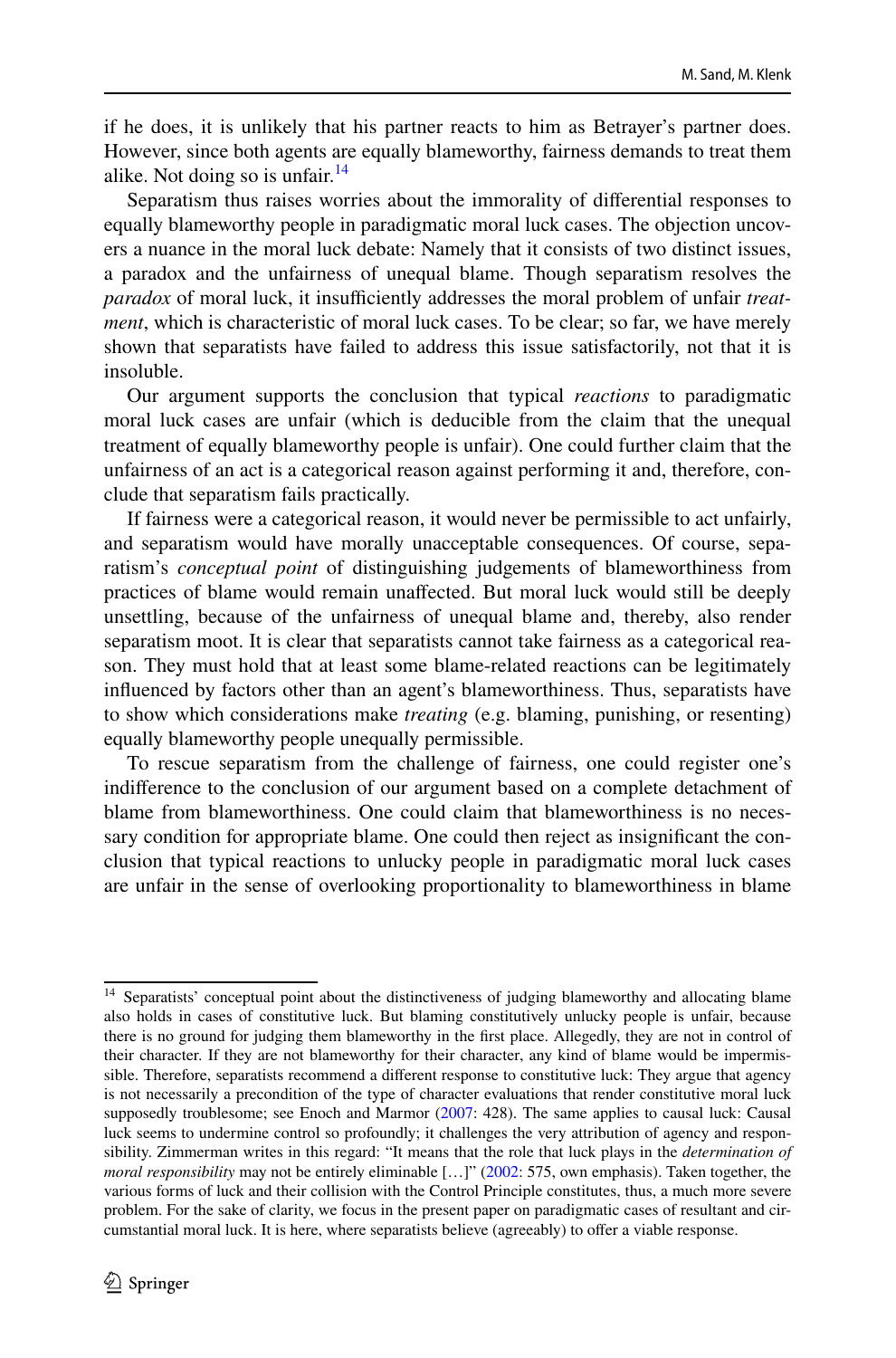actions entirely.[15](#page-8-1) However, separatists are hesitant to endorse a view that detaches blame and blameworthiness entirely (Enoch and Marmor [2007:](#page-15-1) 412–3, emphasis added):

Very often, *perhaps always*, one of the relevant considerations to the justifcation of blame-related reactions is the blameworthiness of the agent.

And, further, that (Enoch and Marmor [2007](#page-15-1): 433, emphasis added):

[Judgements about blameworthiness] serve to ground or justify [judgements about appropriate blame-related reactions]. It is *because* a person is blameworthy that certain blame-related reactions are appropriate.

Thus, it seems that blame-related practices should, in some way, depend on blameworthiness after all. Insisting on this connection might be motivated by the punishing the innocent objection, which is often addressed at consequentialist theories of punishment (Wood [2010a,](#page-16-14) [2010b](#page-16-15)): If, for example, considerations of deterrence would guide practices of blame without further reference to blameworthiness, it would be permissible to punish the innocent. The intuitive moral reprehensibility of this constitutes the standard objection to consequentialist theories of punishment, which focus on the possible effects of the institution of punishment and other blaming responses. While consequentialists might fnd a way to rebut the challenge or bite the bullet, the objection certainly underscores the importance of blameworthi-ness as a necessary condition for blame.<sup>[16](#page-8-2)</sup>

Therefore, to resolve the fairness challenge introduced in this section, separatists need to elaborate on the relation between blame-related practices and judgements of blameworthiness. The two cases we discussed above suggest that any blame-related treatment of a given agent that does not correspond appropriately to the agent's blameworthiness is unfair. But what is appropriate blame, and can it ever be permissible to blame equally blameworthy people unequally, if this is unfair? Alleviating the worry depends on drawing out the details of the appropriate relation between blameworthiness and blame.

#### <span id="page-8-0"></span>**3.1 Why Proportionality Does Not Suffice**

Before vindicating premise 2 of our argument, we show that separatists have not fully answered the fairness objection themselves. Addressing this point is in order to maintain exegetic scrutiny and to demonstrate that we are not attacking a strawman.

Enoch seems to have anticipated a fairness objection about blame when he suggests in a later publication that blame must be proportionate to blameworthiness (Enoch  $2010$ ).<sup>17</sup> He defends the "proportionality of criminal punishment to the

<span id="page-8-1"></span><sup>&</sup>lt;sup>15</sup> We thank an anonymous reviewer for pressing us to clarify this point.

<span id="page-8-2"></span><sup>&</sup>lt;sup>16</sup> This notion of blameworthiness implies no commitment to strong notions of agency. If causal luck exists, if–in other words–determinism is true, then a compatibilist idea of blameworthiness might still apply. In this paper, we do not commit to any such view.

<span id="page-8-3"></span><sup>&</sup>lt;sup>17</sup> See also Enoch and Marmor  $(2007: 433)$  $(2007: 433)$  $(2007: 433)$ .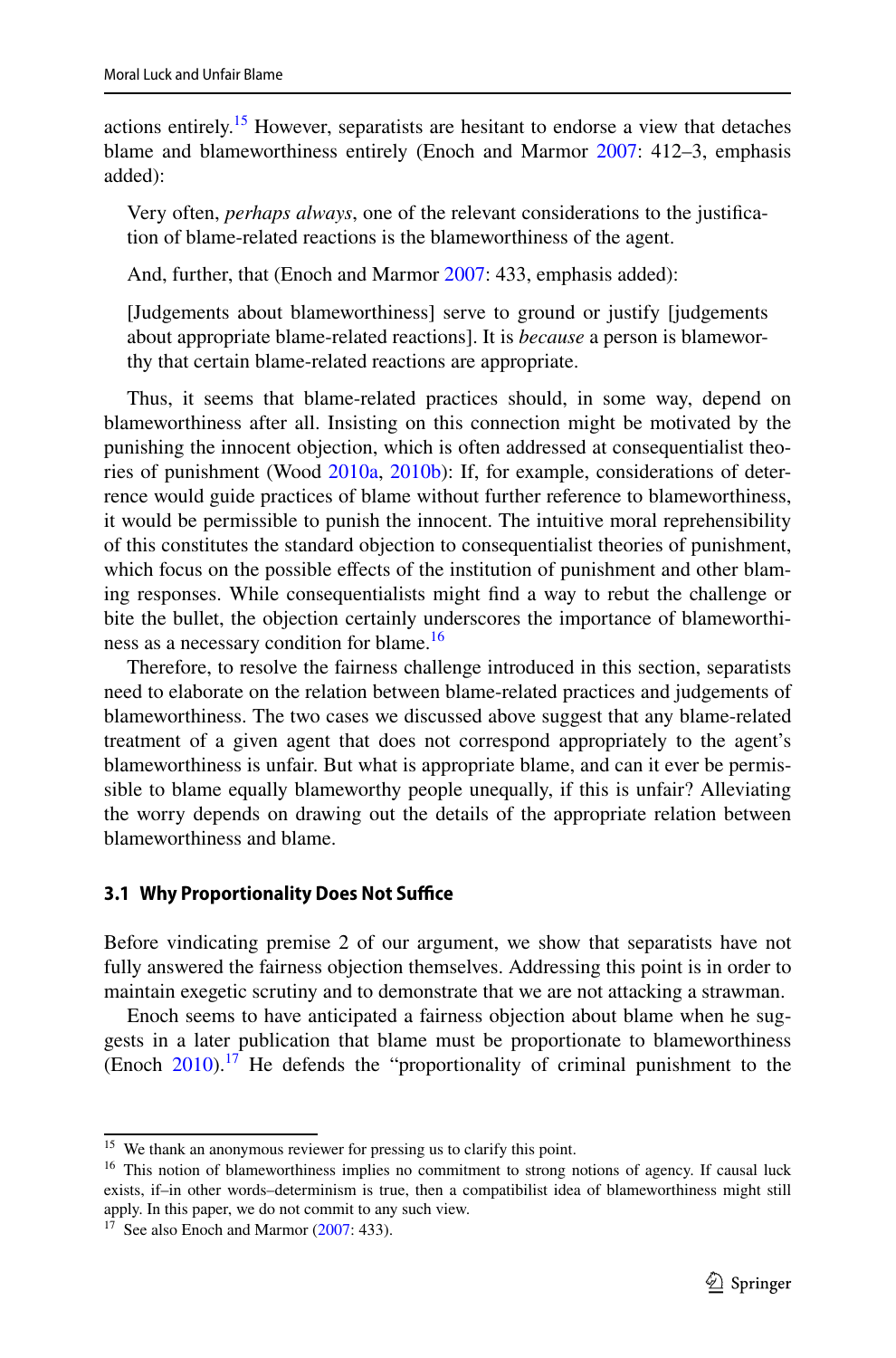moral blameworthiness of the ofender for having committed the crime" (Enoch [2010](#page-15-2): 42, 49). However, Enoch's proportionality principle cannot bind on the separatist view: If the proportionality principle holds, as Enoch believes, then Merely Reckless and Killer ought to be punished equally because they are equally blameworthy. In this manner, the proportionality principle entails comparative fairness as the equal treatment of people who are alike in blameworthiness.

However, separatists aim at defending that two equally blameworthy people can be unequally blamed for matters beyond their control, which is impossible when the proportionality principle alone determines blame. Hence, an unqualifed commitment to the proportionality principle conficts with the crucial separatist insight that "two cases which are identical in degree of blameworthiness merit diferent punishment" (Enoch and Marmor [2007](#page-15-1): 412). If the proportionality principle is interpreted as setting upper and lower bounds for appropriate blame (bearing on blameworthiness), it would square with the central separatist conviction and allow for luck to affect how much blame one receives within a range proportionate to someone's blameworthiness. However, despite being proportionate within the given range, this simply results in unequal blame, which would, again, be unfair. We will suggest in Section [4](#page-10-0) that reasonable blame encompasses a principle similar to the proportionality principle, which we develop in greater detail and set into relation to other grounds of blame.

In their 2007 article, Enoch and Marmor address the fairness issue while focussing only briefy on praise-rather than blame-related practices. The focus on praise leads them to underestimate the harmful consequences of unfair blame. They suggest that, at least regarding praise-related practices, complaints about unfair treatment seem like "childish reactions" [\(2007](#page-15-1): 425). Suppose, for example, that you are circumstantially lucky and you save a child from drowning. Another person, though equally benevolent, altruistic, and good-natured, never gets the same chance. The unlucky person complains about unfair treatment. Enoch and Marmor suggest that such a reaction would be childish and ignorant of the praise-related reasons for treating lucky you diferently. First, while this assessment might hold in cases of praise and reward, it is less plausible when it comes to blame and punishment as they are usually accompanied by adverse conditions for the transgressor. If Killer complaints about being imprisoned, while Merely Reckless got away with a fne, it seems impertinent to consider his complaint childish. The severity and adversity of a punishment such as imprisonment, raises a much higher justifcatory bar, which implies taking complaints from the (alleged) perpetrator seriously, in particular if they concern the appropriateness of the punishment (King [2014](#page-15-19); 422).

Second, a complaint may be childish and still indicate unfair treatment. If you lose a merry board game against kids who cheated, your complaint may seem childish since you have not lost any real money or some such. However, this does not render the cheating fair. While Enoch and Marmor may be right that the complaining about unfair behaviour might (sometimes) be childish, this has no bearing on the fairness of a certain behaviour. It remains open whether and how blame-related practices can fairly relate to blameworthiness while being at the same time afected by luck.

Therefore, separatists' brief remarks about the relationship between blame and blameworthiness do not alleviate our fairness objection.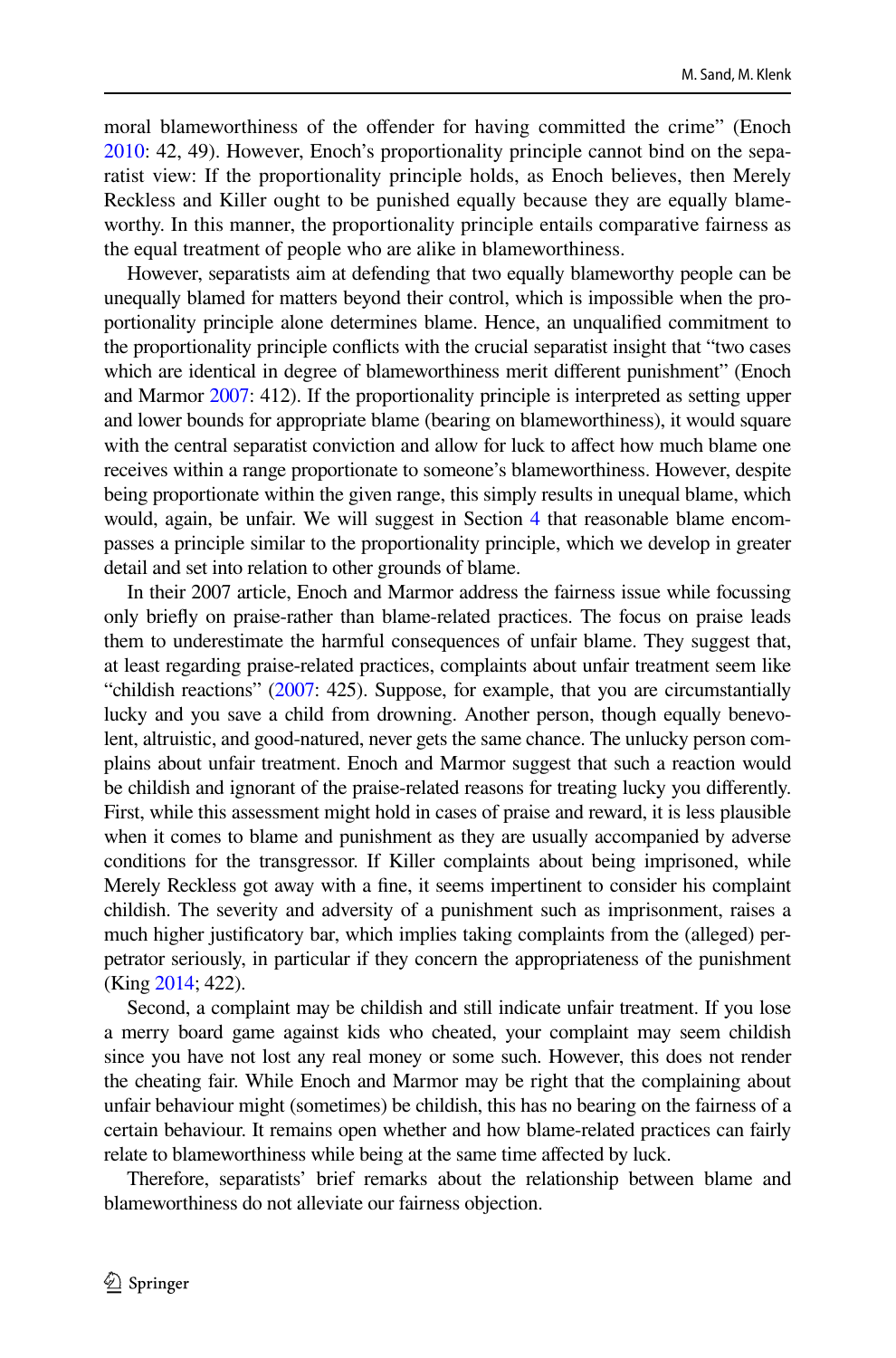### <span id="page-10-0"></span>**3.2 Why Challenging the Fairness Objection on Independent Grounds Fails**

This section vindicates premise 2 by rebutting a recent challenge to the claim that it is unfair to treat equally blameworthy people diferently. Our rebuttal will imply that any treatment of a given agent that is not grounded exclusively in that agent's degree of blameworthiness is unfair, which vindicates premise 2.

Premise 2 of our argument has been challenged by Nathan Hanna. While Hanna denies the intuitiveness and plausibility of the Control Principle, he also suggests later on that denying moral luck on fairness grounds will be unsuccessful. Both of these arguments can be treated independently. Hanna points out that facing certain circumstances beyond control, has no fairness implications (Hanna [2014:](#page-15-10) 693). If that were true, it might after all not be unfair, if agents like Actual Betrayer and Counterfactual Betrayer are treated diferently. Hanna writes [\(2014](#page-15-10): 693):

It's not obviously unfair if you happen to walk by a drowning baby, thereby having a chance to be a hero, and I never have such a chance. Nor is it obviously unfair if you get a chance to do some bad thing I never have a chance to do (stand by and watch a baby drown, say)

He further emphasizes that it is not unfair that there is an "unequal distribution of opportunities [to disgrace ourselves]" (Hanna [2014](#page-15-10): 693). He is right: The world is neither fair nor unfair. And so is the unequal distribution of chances neither fair nor unfair. However, the question to be asked is, should we counterbalance or perpetuate these natural inequalities? Fairness is only concerned with those cases in which we can make a diference. It is not the world or morality that are unfair, as Hartman suggests when he writes that "morality is […] unfair with respect to how well people flourish" [\(2018](#page-15-11): 16).

However, the argument, even if sound, leaves premise 2 unfazed. We maintain that *people* can act unfairly in situations where they can make a diference in how well others fourish. It would indeed be cynical to suggest that we simply have to accept the natural, unequal distribution of chances. Agents can decide whether to apportion praise and blame based on factors over which others had no control. If they do, they act unfairly. Imagine, that you are a parent of two teenagers who train equally hard for a sprint competition. During the competition, one's shoelaces open and she crosses the fnish line last. This is not unfair: It is bad luck. But rewarding only her sister, who won the race, would be. *You* as a parent, *not* life or morality*,* decide who receives praise and reward. Equal diligence provides a reason to reward them equally: This would be fair. $18$ 

<span id="page-10-1"></span> $18$  See also Temkin [\(2017](#page-16-16): 49).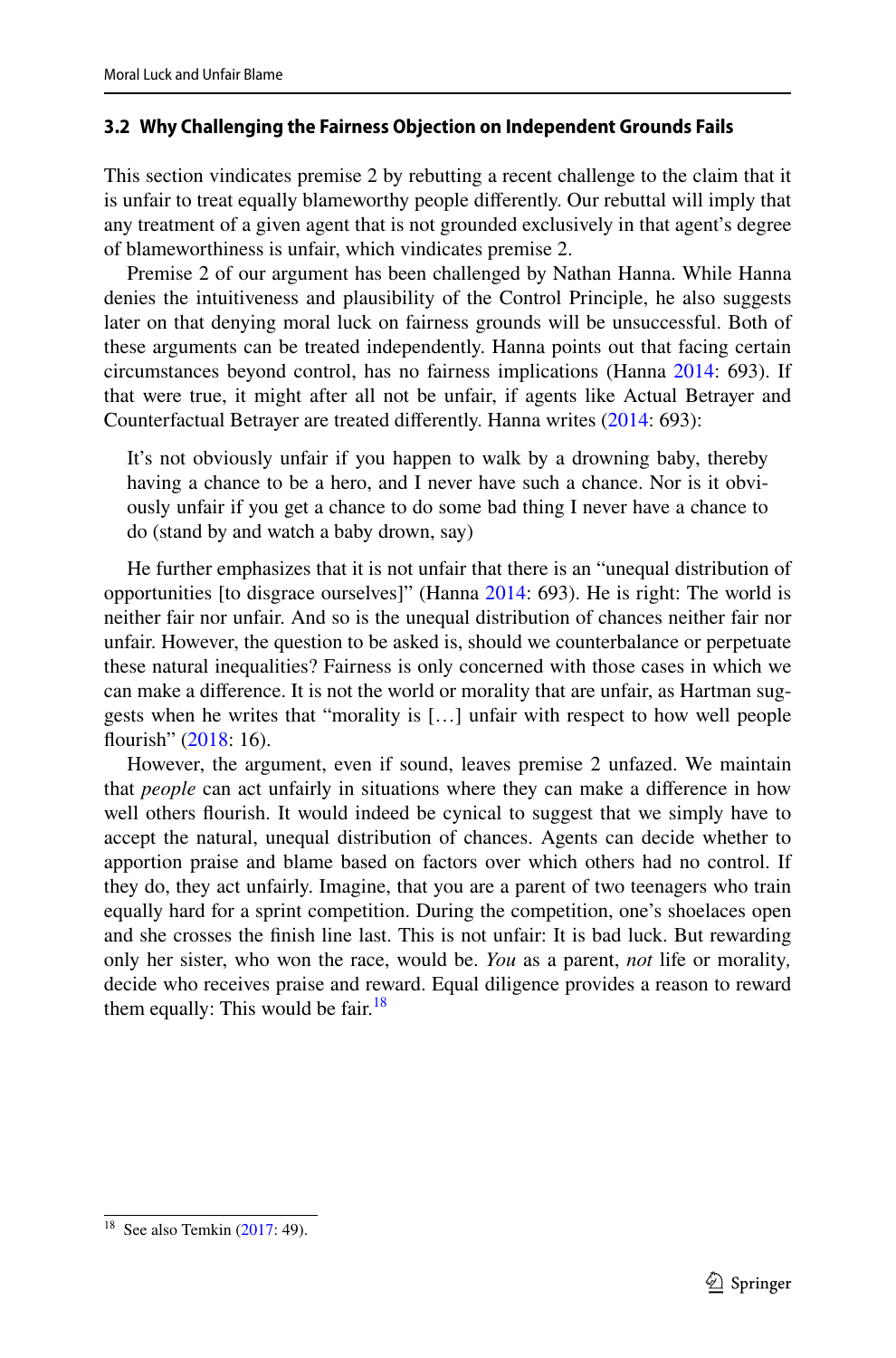### **4 Embedding Fairness Within an Axiology of Blame**

Let us briefy take stock. Thus far, we have argued that separatism, which holds that blameworthiness remains luck-free (following the Control Principle), faces a distinct fairness problem related to blame: It is unfair to blame equally blameworthy people unequally. Separatists have not sufficiently addressed this point in their solution to the problem of moral luck. This is a signifcant result, given the importance of the problem of moral luck and the relevance of separatism as a promising solution.

In light of this argument, we have a (dialectic) choice: Either we dismiss separatism as a response to moral luck (if, for example, we maintain that unfair actions are never permissible) or we face the task of establishing a more detailed theory of blame that shows, for instance, how blame relates to blameworthiness and that blame can justifably be unfair. Because separatism is initially appealing as it ofers a solution to the *paradox* of moral luck, we favour the second route. That is, on the separatist route, we should acknowledge that fairness is *an* important consideration for the appropriateness of blame (as we have argued above), which calls for a more detailed axiology of blame that shows when and why fairness is overridden by other factors to ground appropriate blame.

A comprehensive account of the required axiology of blame to supplement separatism is far beyond the confnes of this paper and it is not our ambition to provide one here.<sup>19</sup> However, we will preliminarily sketch the rough contours of such an account, hoping that one signifcant aspect already emerges vis-à-vis existing debates about the axiology of blame. By discussing some principles of blame, we want to make plausible that fairness considerations are sometimes overridden by other factors for appropriate blame. We suggest that fairness should be considered a *pro tanto* reason amongst others within a more comprehensive axiology of blame. The grand challenge—one that we believe has not been satisfactorily addressed thus far—is to justifably relate fairness to other grounds for blame. In what follows, we list some of these other grounds for blame that play a role aside fairness and thus present the contours of such axiology.

As argued before, separatists must consider fairness as a *pro tanto reason* to treat like cases alike.<sup>[20](#page-11-1)</sup> It is unfair to treat two people who are alike in blameworthiness

<span id="page-11-0"></span><sup>&</sup>lt;sup>19</sup> Considerable progress has been made in recent years in developing an axiology of blame (Coates and Tognazzini [2012,](#page-15-20) [2013;](#page-15-21) Tognazzini and Coates [2018](#page-16-17)), but fairness as a *pro tanto* reason has not been considered independently.

<span id="page-11-1"></span> $20$  In a paper on the question "Should like cases be treated alike?", Marmor ( $2007$ ) asks whether people, who aren't treated alike (receiving greater punishment within permissible bounds), "can […] claim that, given the previous decision in D1, it would be wrong or unfair [to treat them differently]" ([2007:](#page-15-22) 185). He later interprets this fairness problem as one about bias: "[T]here may be certain situations in which the danger of a particular bias or prejudice looms large." He suggests that this is a legitimate concern, albeit a weak reason to treat like cases alike [\(2007](#page-15-22): 187). Later, he adds, however: "I would venture to guess that public scrutiny and institutional constraints would work better [to tackle legal bias] than a practice that would require judges to , treat like cases alike.' After all, if the judge is indeed biased or prejudiced, it would not take a great deal of ingenuity on her part to show that the case in front of her is not really like the other cases" ([2007:](#page-15-22) 189). This is a reasonable suggestion. However, it doesn't undermine the fairness worry that motivates the principle. When we pressure the application of the principle, we presume that the cases in question are alike.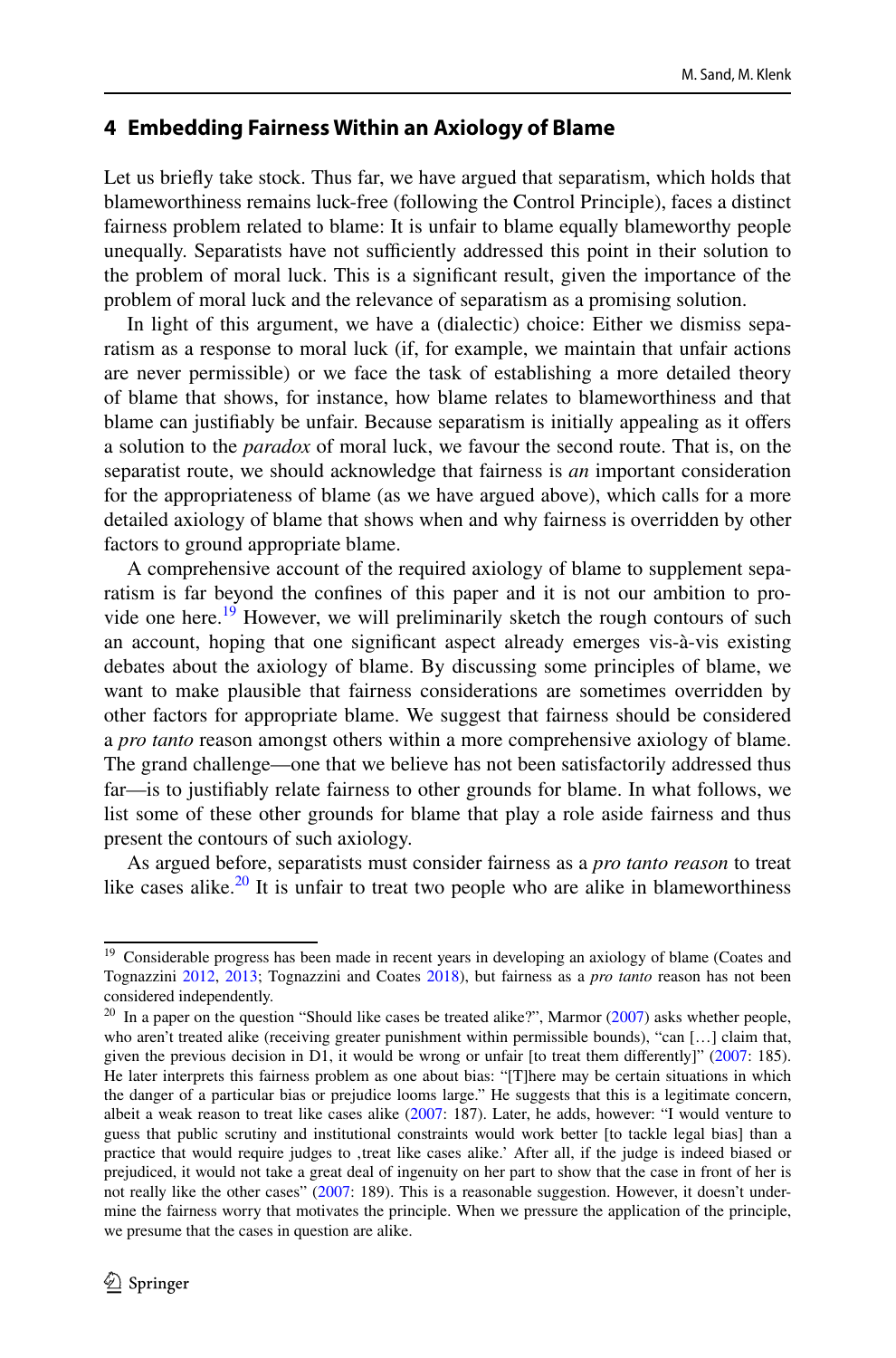diferently and unfairness is a *pro tanto* reason not to do it. In that way, separatists can endorse fairness as a relevant ground for blame and reconcile it with their central insight. Conceiving of fairness as a *pro tanto* reason for blame permits that other blame-related reasons can override fairness (see also Broome [1990](#page-15-23); Hooker [2005](#page-15-18); Temkin [2017](#page-16-16): 49). Let us explicate the principles for fair blame that have been implicitly endorsed throughout the previous argumentation. First and foremost, the idea is that *defecting* from the blameworthiness—blame relation is unfair in itself. We characterise the blameworthiness—blame relation as follows:

**Individual proportionality**: If A is blameworthy to some positive degree D, then A ought to be blamed proportionally to D.

Individual proportionality does not specify what kind of blaming reactions to agent A's particular degree of blameworthiness, D, are appropriate. It implies that blaming-reactions towards a given agent presuppose that the agent is to some degree blameworthy. Hence, faultless people do not deserve blame (Hieronymi [2004:](#page-15-13) 116). The principle thus secures *some* link between judging blameworthy and blaming.

Of course, if Killer *is* treated according to his blameworthiness, and Merely Reckless is as blameworthy as Killer, then it follows that Merely Reckless ought to be treated in the same way as Killer. Thus, from individual proportionality, we can derive the following principle about the blameworthiness—blame relation applied comparatively:

**Comparative proportionality**: If A is blameworthy to degree D, and A is blamed proportionally to D, and B is blameworthy to degree D, then A and B ought to be blamed alike.

A stronger comparative principle would not require that one of the agents be blamed proportionally to his or her blameworthiness, but only that both agents ought to be blamed to the same degree for being equally blameworthy. That would have the absurd consequence that a horrendously unproportionate blaming-response towards A would, if B had the same degree of blameworthiness, require treating B in the same way. But that would be unfair, as argued in Section [3.2](#page-14-0). Therefore, we should blame equally blameworthy people alike insofar as they are equally blameworthy and previous blame-related actions were individually proportionate.

Thus far, we have spelt out defeasible principles that bear on fair blaming-practices (to the efect that blame-practices that accord with these principles ought to be considered fair), while we related those principles to *blameworthiness*. Now, we will extend our argument to principles concerning *blame*. The upshot of this discussion is that while the fairness of blaming someone is entirely determined by that person's blameworthiness, when it comes to the question regarding appropriate blame, fairness considerations will often be overridden by other grounds. Thus, we will in the following stipulate and introduce some other grounds for appropriate blame with no pretence to defend them or to provide a comprehensive list.

First, the *pro tanto* demand for comparative blame can be outweighed by the blamer's standing vis-à-vis the blamed, the costs of blaming for the blamer, as well as the weight of the consequences of the transgressor's act. To begin with,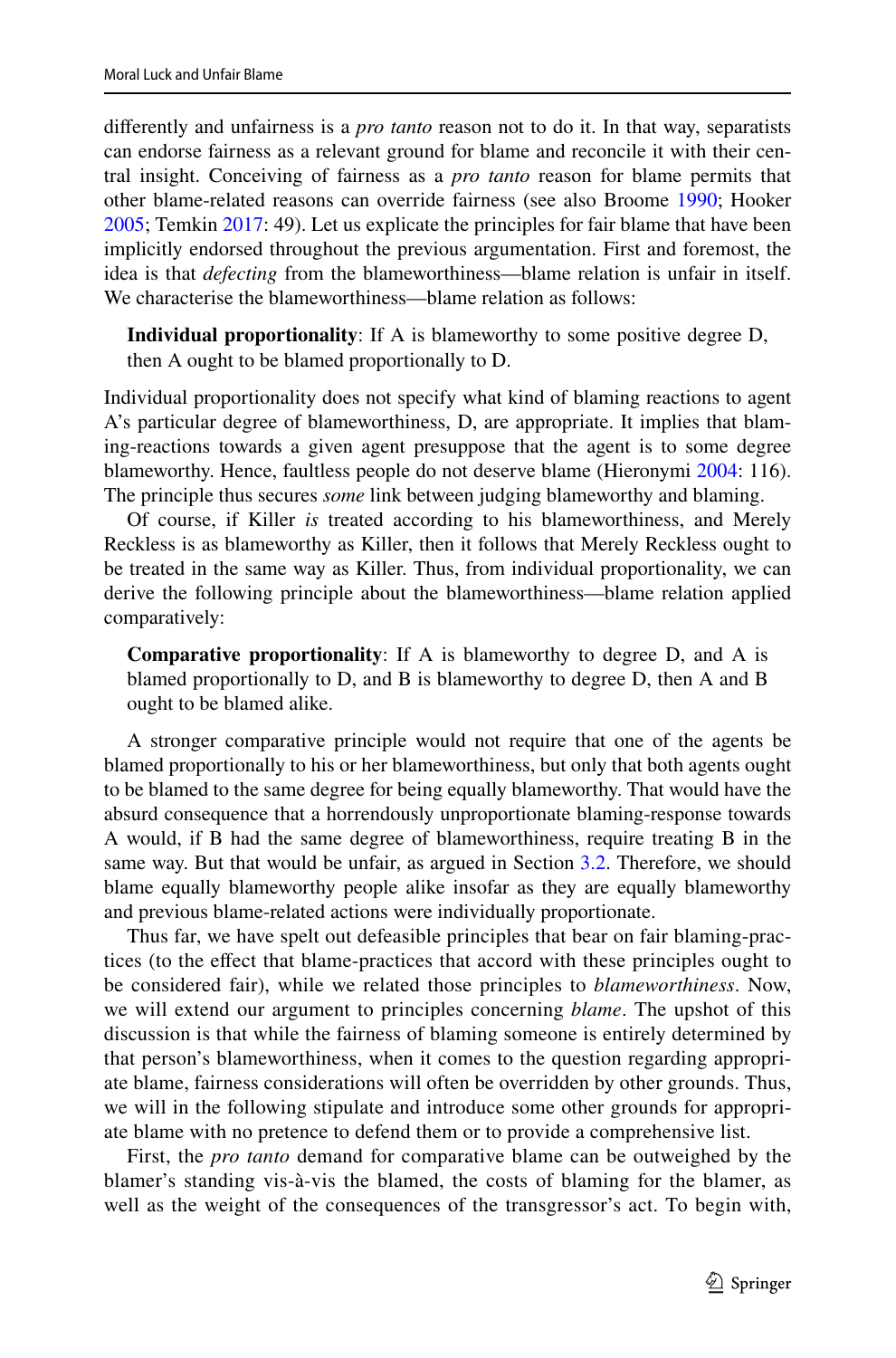several authors have defended a principle along the following lines (Fritz and Miller [2018](#page-15-24); Scanlon [2008](#page-16-18)):

**Mind your own business**: for A to appropriately blame B, A needs to stand in some appropriate relation to B.

Generally, the relationship between the doer and the blamer, which is another luck-sensitive factor, afects whether and how reasonable blame is. When someone has committed a minor ofence in an ordinary context, the people who could articulate the blame often lack the necessary authority (Smith [2007:](#page-16-13) 478). Hence, though appropriate blame demands fairness in treating others alike, it is a demand that can be overridden by the demand to mind one's own business.

Another element of appropriate blame concerns the relation of comparative proportionality to the costs of blaming practices from the blamer's perspective. Both Smith [\(2007:](#page-16-13) 480) and Enoch and Marmor [\(2007](#page-15-1): 413) argue that "minimising the costs of punishment related practices" is a relevant consideration when it comes to determining the appropriate degree of punishment. The fnancial costs of discussing minor felonies at the court would be too high. This also applies in ordinary contexts of blame. Hence, these authors implicitly comply with a principle along the following lines:

**Tally the costs:** For A to blame B appropriately, A's blaming reactions must be weighed against A's costs for blaming B and A's costs for blaming B can outweigh A's other reasons that bear on blaming B.

The principle establishes a boundary for appropriate or called-for blaming reactions. If the costs of one's blaming-reaction would be too high on oneself, one can legitimately forgo blaming someone. According to the principle, one need not *always* stick out one's neck in order to dish out proportionate blame.

Finally, it seems that reactions of the blamed person can reasonably afect the degree of appropriate blame. For example, as Smith ([2007](#page-16-13)) has argued, it is relevant for appropriate blame, when someone repents a transgression. Relatedly, Priest [\(2016](#page-16-19)) argues that repenting a transgression may dampen the degree of blame a third-party may legitimately bestow on the transgressor. We can formalise this principle as follows:

**Respect repenting:** For A to appropriately blame B, A needs to be sensitive to B's level of repentance, to A, if B transgressed against A, or to C, if B transgressed against C, and adjust blame accordingly.

This principle also outweighs the comparative proportionality principle of blame. When two agents committed the same transgression, there is a *pro tanto* reason to blame them equally. However, that principle can legitimately be afected by reactions of the blamed person to the efect that a lesser degree or kind of blame is appropriate. Again, the comparative proportionality principle of blame can be outweighed.

Our brief survey shows that some of the most important grounds deemed relevant for appropriate blame outweigh the requirements for fair blame. Fairness as the like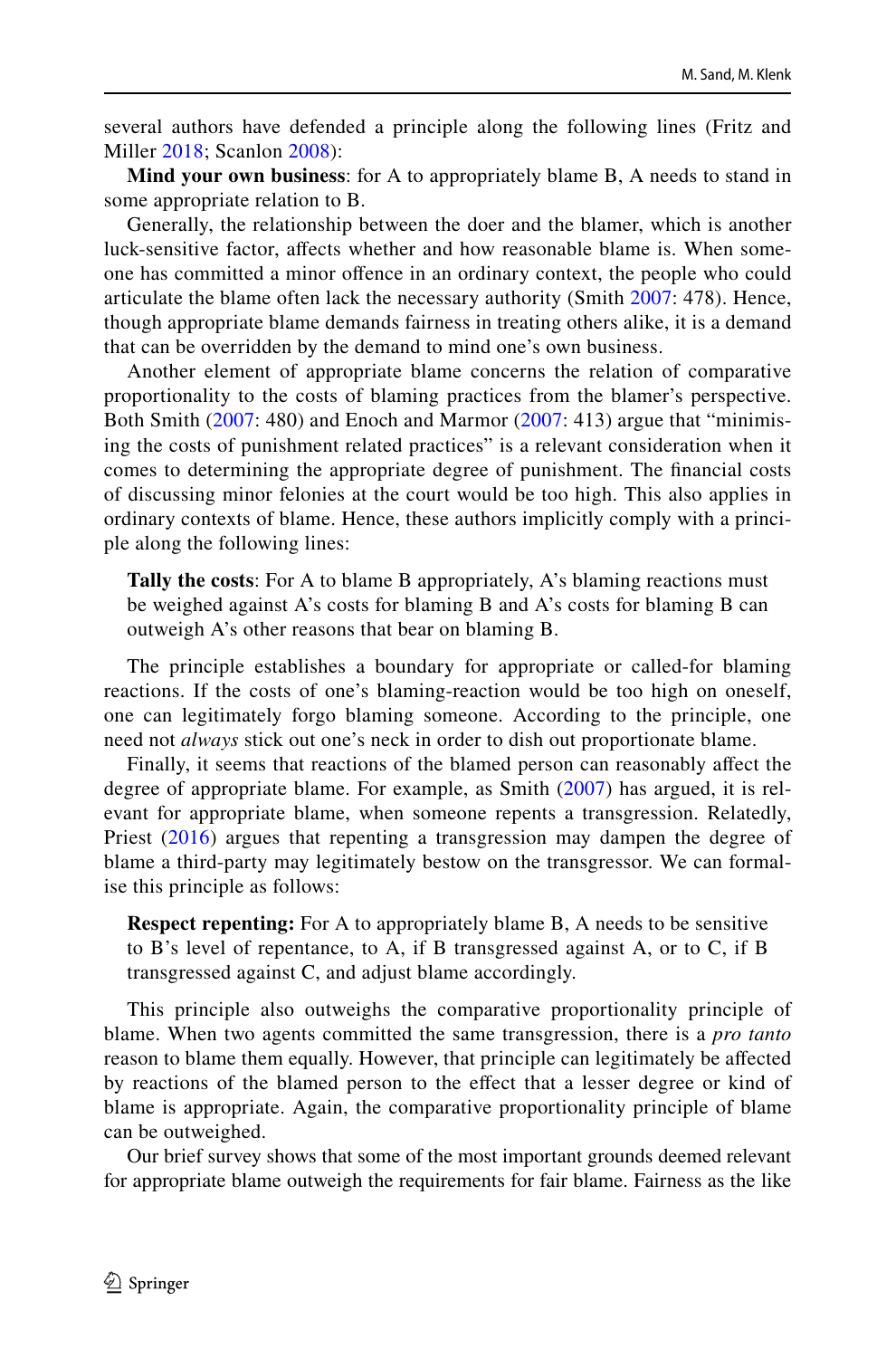treatment of equally blameworthy people, therefore, does not seem to be a powerful ground. Nonetheless, fairness is not entirely irrelevant.

We close with an example that demonstrates fairness' relative importance in grounding appropriate blame. Numerous paradigmatic cases of unfair blame based on factors that are beyond people's control are discussed in the literature on fairness and discrimination to which we loosely relate in the following (Broome [1990\)](#page-15-23). Imagine a group of people waiting in front of a bakery: After a long morning of waiting, the owner determines that the tallest will be served frst all the way down to the shortest, who will be last. Surely, this is one way of solving the "problem" of whom to serve frst. However, this seems unfair: No one choses one's height. Several competing ways of choosing whom to serve frst do not have this faw: Lotteries give everyone the same chance and do not tie the ranking to some (uncontrolled) feature of the waiting person. Likewise, the "frst-come-frst-served"-principle rests on a feature that people *can* partially control; how early they show up. Thus, the fact that a system is valuable in that it provides an answer regarding whom to serve frst, does not nullify the fairness concern though it may override it. This suggests that fairness does play a distinct role in an axiology of blame albeit one alongside a host of other considerations.

## <span id="page-14-0"></span>**5 Conclusions**

In this paper, we worked toward a deeper understanding of the separatist solution to the problem of moral luck by confronting it with a novel concern about the unfairness of unequal blame and demonstrating ways to overcome it. Given the advancement of the separatist approach to the paradox of moral luck, this contribution outlined in much detail how separatism can be amended to deal with fairness concerns about blame, while also maintaining its resolution of the paradox.

In particular, we demonstrated how separatists could incorporate fairness as a ground for blame aside of other relevant considerations. For this, it is crucial to interpret fairness as a *pro tanto* reason that can sometimes be overridden. We have suggested that fairness weighs relative to other grounds that ought to be taken into consideration to blame reasonably. Blaming reasonably is not the same thing as blaming fairly. Drawing on previous work on blame, we made a number of further suggestions to establish a more comprehensive axiology of blame which shows that fairness is always a relevant consideration. However, it is—as our examples suggest—often overridden by other grounds when determining appropriate blamerelated reactions.

If we are right, we might be going about acting frequently unfair, sometimes reasonably so, sometimes unreasonably so. Clearly, our framework requires further clarifcation and a more extensive delineation of the relative weight of fairness vis-àvis other blame-related reasons. Nevertheless, having opened up a pathway on how to amend separatism, we see the present proposal as a considerable advancement of the moral luck debate.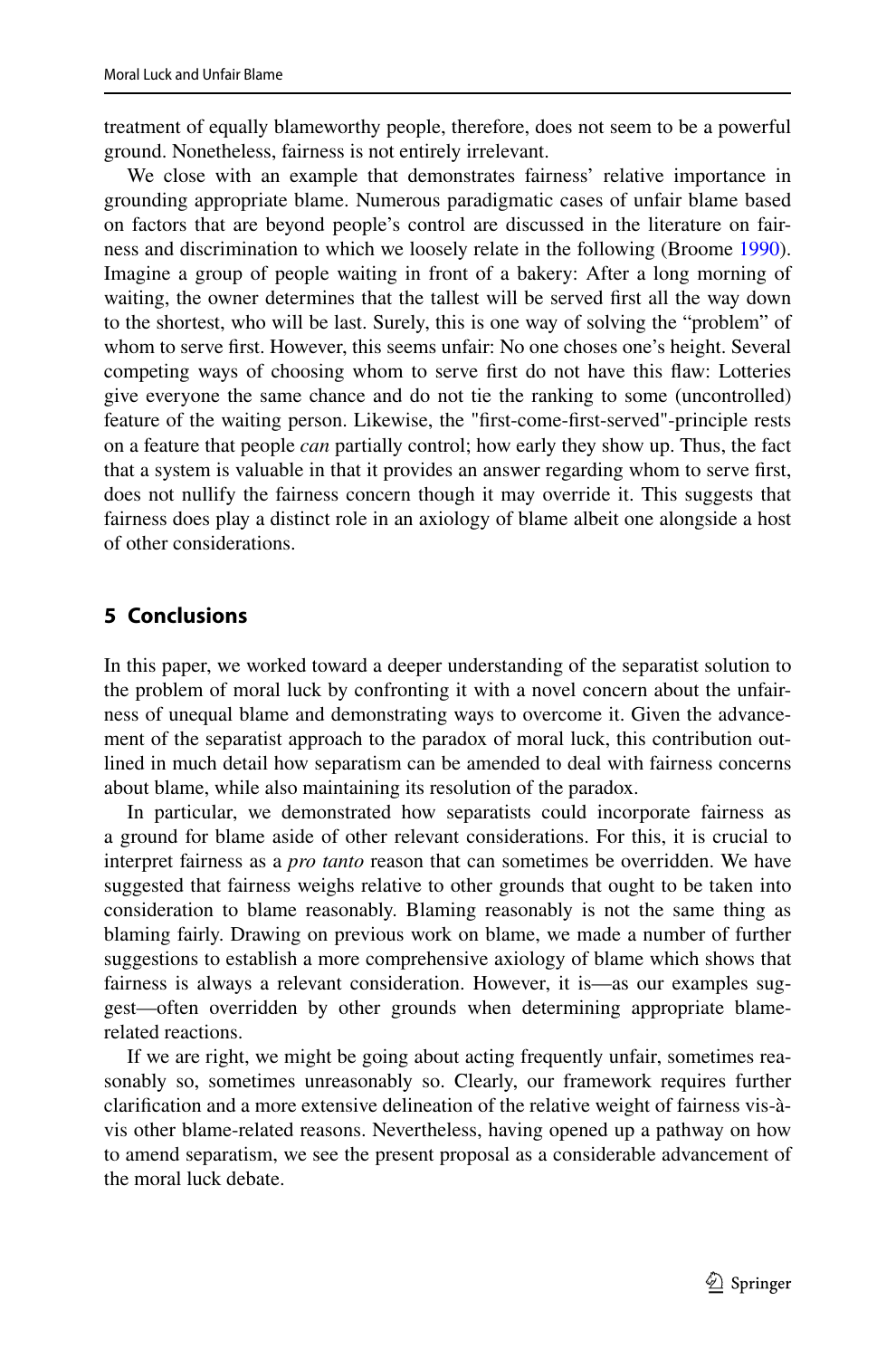**Funding** Martin Sand's contribution to this paper has been funded by the European Union's Horizon 2020 research and innovation programme under the Marie Skłodowska Curie Grant Agreement No. 707404. Michael Klenk's work on this paper has been part of the project ValueChange that has received funding from the European Research Council (ERC) under the European Union's Horizon 2020 research and innovation programme under Grant Agreement No. 788321.

**Open Access** This article is licensed under a Creative Commons Attribution 4.0 International License, which permits use, sharing, adaptation, distribution and reproduction in any medium or format, as long as you give appropriate credit to the original author(s) and the source, provide a link to the Creative Commons licence, and indicate if changes were made. The images or other third party material in this article are included in the article's Creative Commons licence, unless indicated otherwise in a credit line to the material. If material is not included in the article's Creative Commons licence and your intended use is not permitted by statutory regulation or exceeds the permitted use, you will need to obtain permission directly from the copyright holder. To view a copy of this licence, visit [http://creativecommons.org/licen](http://creativecommons.org/licenses/by/4.0/) [ses/by/4.0/](http://creativecommons.org/licenses/by/4.0/).

## **References**

<span id="page-15-23"></span>Broome, J. 1990. Fairness. *Proceedings of the Aristotelian Society* 91: 87–101.

- <span id="page-15-20"></span>Coates, D.J., and N.A. Tognazzini. 2012. The Nature and Ethics of Blame. *Philosophy Compass* 7 (3): 197–207.
- <span id="page-15-21"></span>Coates, D.J., and N.A. Tognazzini, eds. 2013. *Blame: Its Nature and Norms*. Oxford: Oxford University Press.
- <span id="page-15-6"></span>Concepcion, D. 2002. Moral Luck, Control, and the Bases of Desert. *Journal of Value Inquiry* 36: 455–461.
- <span id="page-15-16"></span>Enoch, D. 2019. Playing the Hand You're Dealt: How Moral Luck Is Diferent from Morally Signifcant Plain Luck (And Probably Doesn't Exist). *Midwest Studies in Philosophy* 43 (1): 257–270.
- <span id="page-15-2"></span>Enoch, D. 2010. Moral Luck and the Law. *Philosophy Compass* 5 (1): 42–54.
- <span id="page-15-1"></span>Enoch, D., and A. Marmor. 2007. The Case Against Moral Luck. *Law and Philosophy* 26 (4): 405–436.
- <span id="page-15-24"></span>Fritz, K.G., and D. Miller. 2018. Hypocrisy and the Standing to Blame. *Pacifc Philosophical Quarterly* 99 (1): 118–139.
- <span id="page-15-17"></span>Haas, D. 2013. Merit, Fit, and Basic Desert. *Philosophical Explorations* 16 (2): 226–239.
- <span id="page-15-10"></span>Hanna, N. 2014. Moral Luck Defended. *Noûs* 48 (4): 683–698.
- <span id="page-15-11"></span>Hartman, R.J. 2018. Moral Luck and the Unfairness of Morality. *Philosophical Studies* 47 (3): 371.
- <span id="page-15-3"></span>Hartman, R.J. 2019. Accepting Moral Luck. In *The Routledge Handbook of the Philosophy and Psychology of Luck*, ed. I.M. Church and R.J. Hartman, 227–238. New York, London: Routledge.
- <span id="page-15-13"></span>Hieronymi, P. 2004. The Force and Fairness of Blame. *Philosophical Perspectives* 18 (1): 115–148.
- <span id="page-15-4"></span>Hobart, R.E. 1934. Free Will as Involving Determination and Inconceivable Without It. *Mind* 43 (169):  $1 - 27$
- <span id="page-15-18"></span>Hooker, B. 2005. Fairness. *Ethical Theory and Moral Practice* 8 (4): 329–352.
- <span id="page-15-7"></span>Jensen, H. 1984. Morality and Luck. *Philosophy* 59 (229): 323–330.
- <span id="page-15-8"></span>Kenner, L. 1967. On Blaming. *Mind* 76 (302): 238–249.
- <span id="page-15-19"></span>King, M. 2014. Two Faces of Desert. *Philosophical Studies* 169: 401–424.
- <span id="page-15-15"></span>Kneer, M., and E. Machery. 2019. No Luck for Moral Luck. *Cognition* 182: 331–348.
- <span id="page-15-14"></span>Levy, N. 2005. The Good, the Bad and the Blameworthy. *Journal of Ethics and Social Philosophy* 1 (2): 1–16.
- <span id="page-15-22"></span>Marmor, A. 2007. Should Like Cases Be Treated Alike? In *Law in the Age of Pluralism*, ed. A. Marmor, 183–196. New York, NY: Oxford University Press.
- <span id="page-15-5"></span>Mason, M. 2011. Blame. Taking It Seriously. *Philosophy and Phenomenological Research* 83 (2): 473–481.
- <span id="page-15-0"></span>Nagel, T. 1979. Moral Luck. In *Mortal Questions*, 24–38. Cambridge: Cambridge University Press.
- <span id="page-15-9"></span>Nelkin, D.K. 2013a. Desert, Fairness, and Resentment. *Philosophical Explorations* 16 (2): 117–132.
- <span id="page-15-12"></span>Nelkin, D. K. 2013b. Moral Luck. In *Stanford Encyclopedia of Philosophy*, ed. E. N. Zalta, Winter 2013 edition.